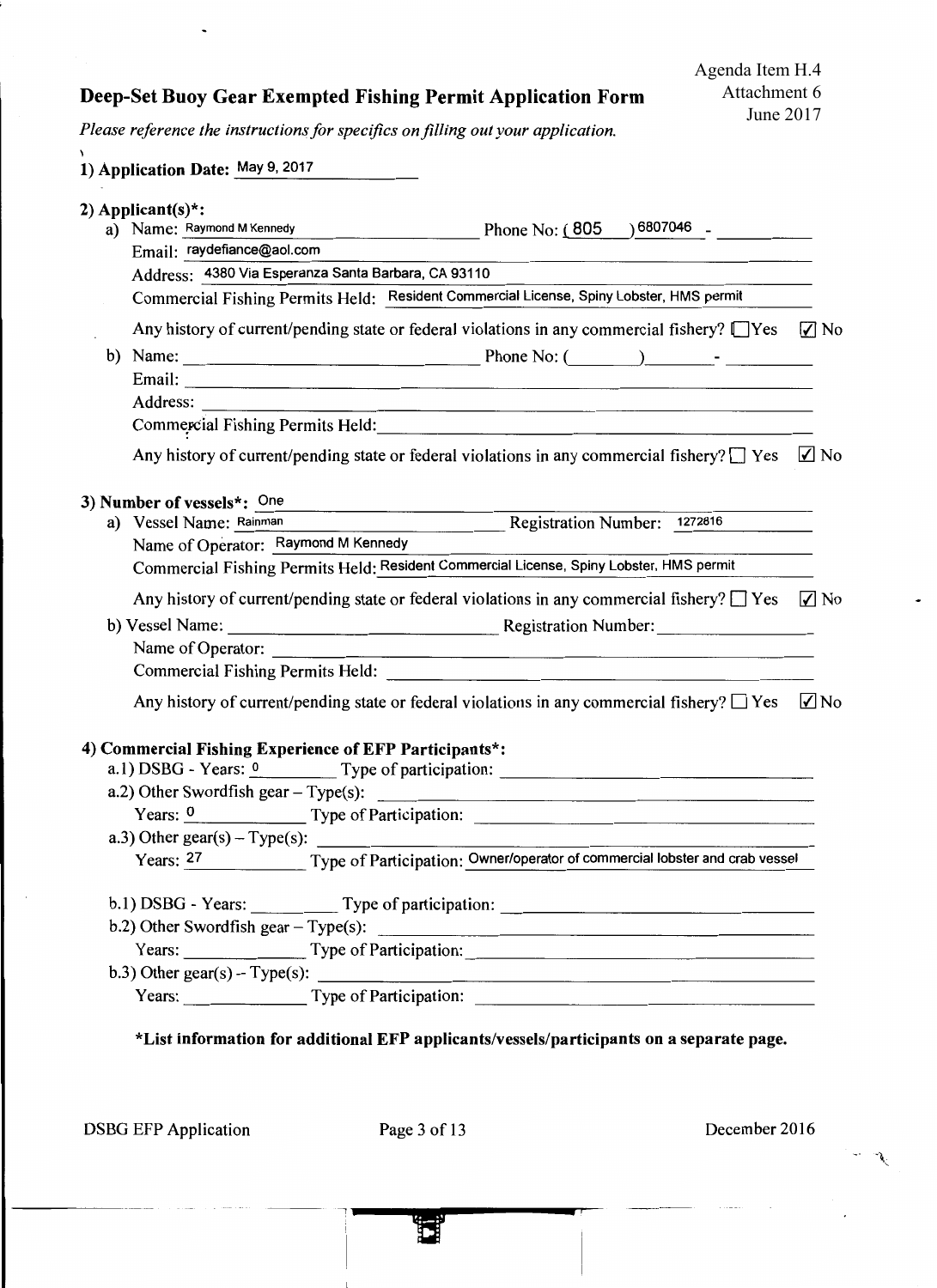## 5) Proposed EFP duration: <sup>2</sup> years

 $\tilde{\phantom{a}}$ 

| Justification: estimated minimum time frame to collect data from experimental fishing gear to<br>determine viablity<br>6) Intended DSBG Configuration: $\Box$ Standard (Attachment A) $\Box$ Modified (please explain) |                                                                                                                                          |               |
|------------------------------------------------------------------------------------------------------------------------------------------------------------------------------------------------------------------------|------------------------------------------------------------------------------------------------------------------------------------------|---------------|
|                                                                                                                                                                                                                        |                                                                                                                                          |               |
|                                                                                                                                                                                                                        |                                                                                                                                          |               |
| 8) Fishing Area and Effort (indicate all that apply):                                                                                                                                                                  |                                                                                                                                          |               |
|                                                                                                                                                                                                                        | a) [7] Southern California Bight (Point Conception to the U.S.-Mexico Border):                                                           |               |
| i) Vessels: Rainman<br>ii) Estimate of fishing effort: approximately 45 days per year                                                                                                                                  |                                                                                                                                          |               |
|                                                                                                                                                                                                                        | iii) Additional details: Santa Barbara based vessel, primary concentration of effort would<br>be offshore of the Western Channel Islands |               |
|                                                                                                                                                                                                                        |                                                                                                                                          |               |
| b) $\Box$ Central California (Point Reyes to Point Conception):<br>i) Vessels: Rainman                                                                                                                                 |                                                                                                                                          |               |
|                                                                                                                                                                                                                        | ii) Estimate of fishing effort: approximately 15 days per year, weather permitting                                                       |               |
|                                                                                                                                                                                                                        | iii) Additional details: Santa Barbara based vessel, primary concentration of effort would<br>be offshore of the Western Channel Islands |               |
| c) $\Box$ Northern California (42° N. latitude to Point Reyes):<br>i) Vessels:                                                                                                                                         |                                                                                                                                          |               |
|                                                                                                                                                                                                                        |                                                                                                                                          |               |
|                                                                                                                                                                                                                        | iii) Additional details:                                                                                                                 |               |
| d) $\Box$ Oregon (Columbia River to 42° N. latitude):<br>i) Vessels:                                                                                                                                                   | <u> 1980 - Andrea Brandon, amerikan basar dan bertama di bandaran bertama di bandaran bertama di bandaran di band</u>                    |               |
|                                                                                                                                                                                                                        | iii) Additional details:                                                                                                                 |               |
| <b>DSBG EFP Application</b>                                                                                                                                                                                            | Page 4 of 13                                                                                                                             | December 2016 |

 $\mathbf{I}$ 

--- ~----~

 $\ddotsc$  $\mathcal{N}$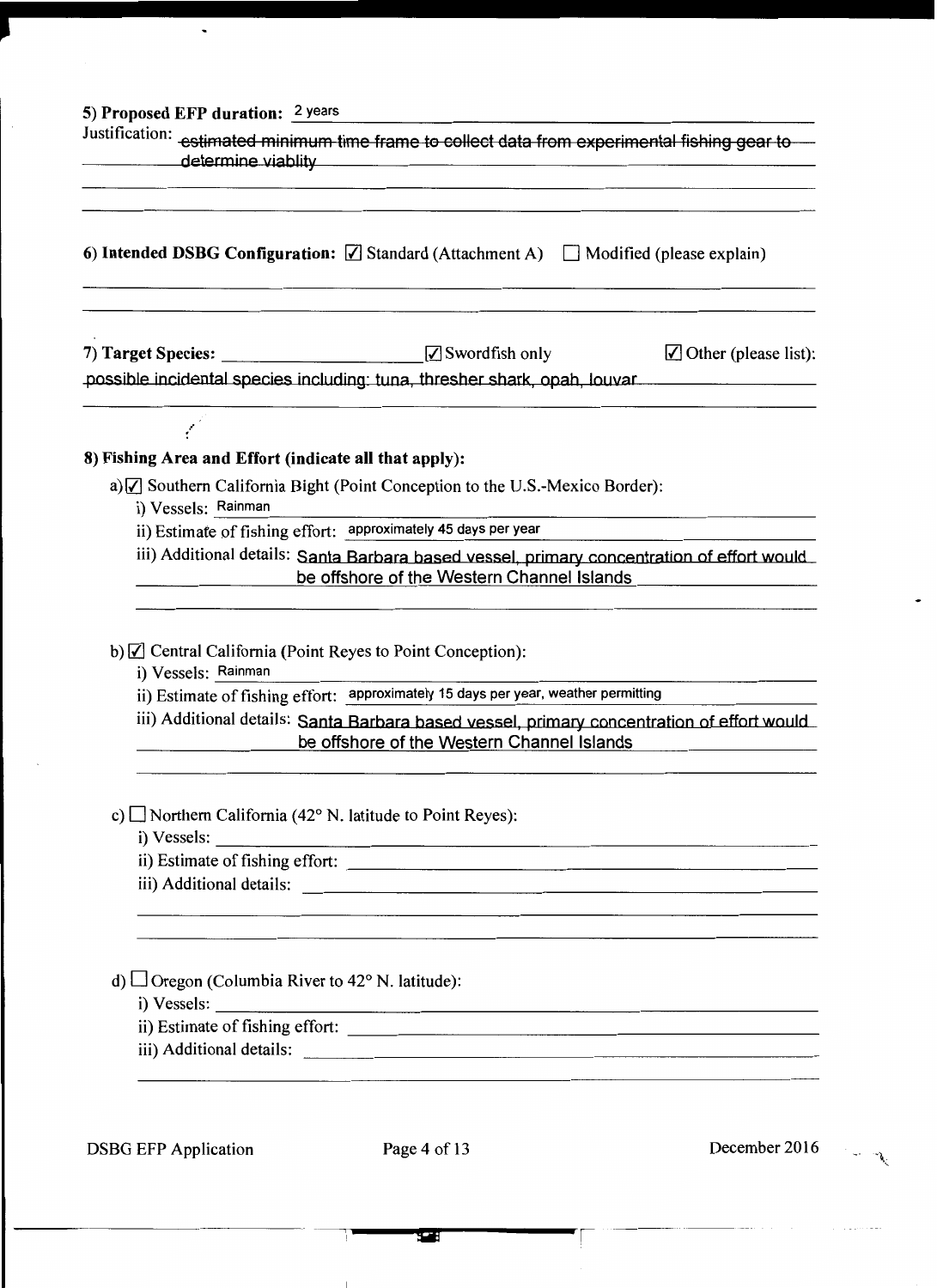9) Data Gaps: Which of the following data gaps are addressed by your Exempted Fishing Permit application, and how will they be addressed? (See Attachment B) Check all that apply:

a)  $\sqrt{\frac{B}}$  ycatch & protected species interactions

How? All bycatch to be documented and released

b)  $\boxed{\mathcal{I}}$  Active gear tending

,

 $How?$  limit gear sets to a visual or binocular range, approximately 2-4 square mile area, with immediate access to active strikes.

c)  $\sqrt{ }$  Gear conflicts/number of vessels

 $\overline{a}$ 

How? Not anticipated in this area. Possible slight interaction with blackcod longline vessels, but different gear types should minimize any conflicts.

d)  $\sqrt{ }$  DSBG time and area use

How? Intention to fish May to October, western Channel Islands area.

e)  $\sqrt{7}$  Gear configuration

How? Standard gear configuration, with possible additional flotation

f)  $\sqrt{ }$  Concurrent gear use

How? Possible troll/jig fishing, depending on surface activity

DSBG EFP Application Page 5 of 13 December 2016